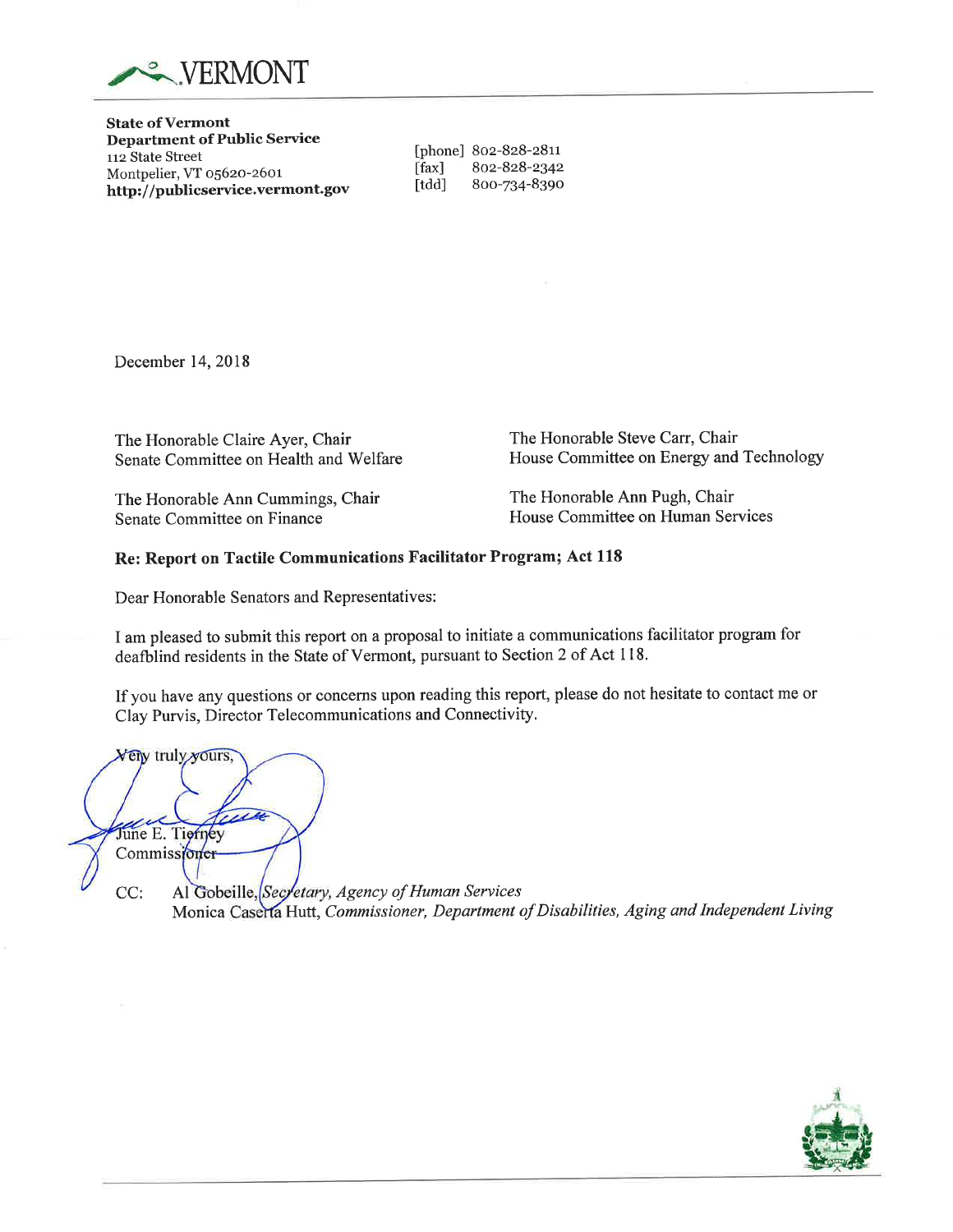Tactile Communications Facilitator Study

Act 118

December 14, 2018 Vermont Department of Public Service 112 State Street Montpelier, Vermont 05620

Submitted to the House Committees on Human Services, Energy and Technology; and the Senate committees on Finance, and Health and Welfare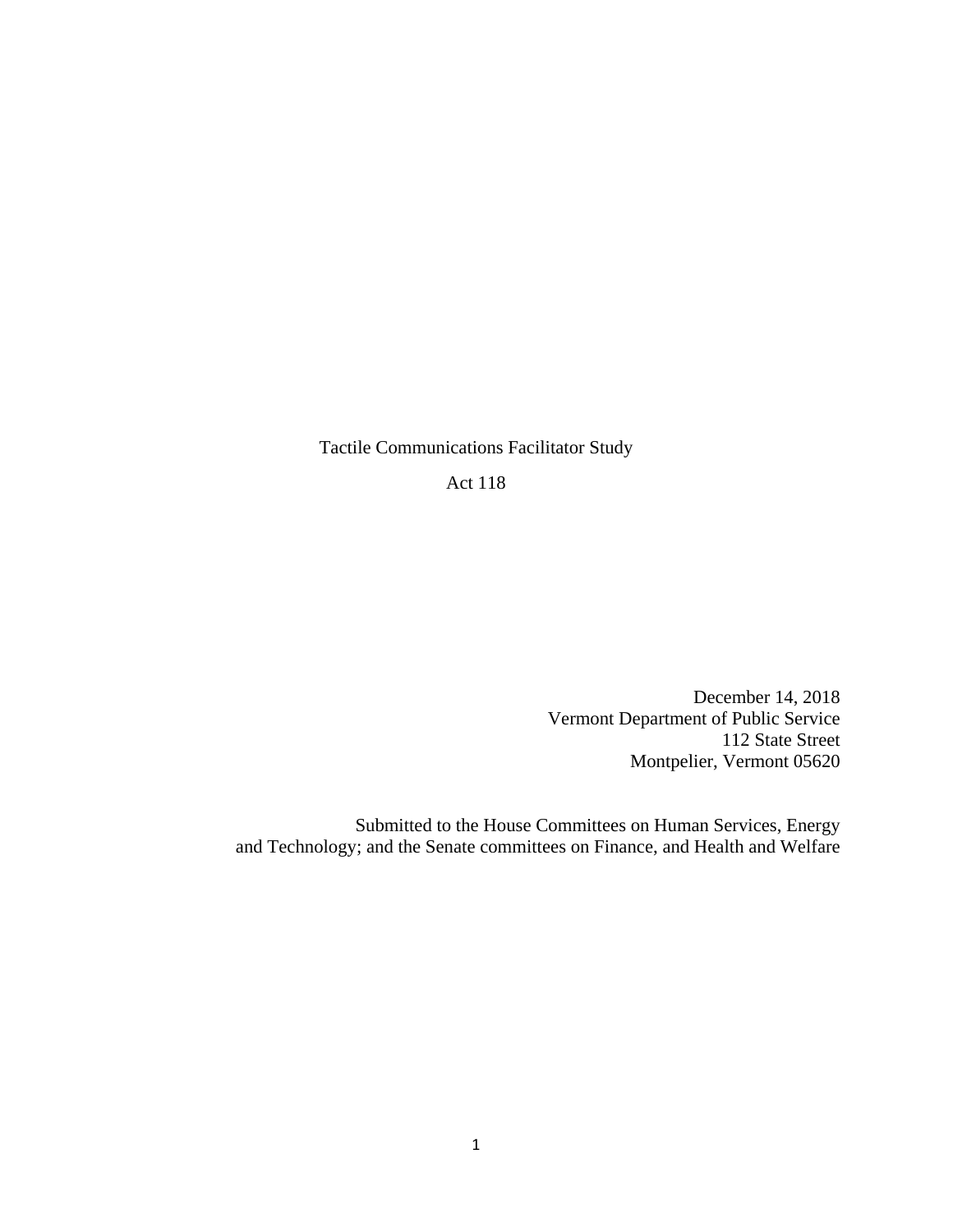## Overview:

In accordance with Act 118, the Department of Public Service ("Department") conducted a study on the potential creation of a tactile communication facilitator ("communications facilitator" or "CF") program that would provide deafblind residents with greater opportunity for communication. The Commissioner of Public Service, in consultation with the Commissioner of Disabilities, Aging, and Independent Living (DAIL), was instructed to make findings and recommendations regarding the establishment of a tactile communication facilitator program in Vermont that would enable members of the deafblind community to make telephone calls. The Communication Facilitator Program would enable deafblind individuals to access videophones and video relay services through use of tactile interpreters, scheduled ahead of time to meet the individual's needs.

Act 118 instructs the Department to look into the following areas: The administrative and implementation costs of the program; the number of individuals in the deafblind community in Vermont; expected participation in the program; and an assessment of whether there are grant opportunities to help defray program costs. The Department was also instructed to report on potential funding sources for the program.

This report makes the following findings and recommendations:

- 1. Due to several factors the population of deafblind persons in Vermont could not be ascertained. However, the Department believes the population is under 100 persons.
- 2. Demand for CF services will vary depending on several factors, including consumer cost, transportation, and continuous technological advances in equipment for deafblind persons. A program the is available and accessible to deafblind population would likely be used and appreciated, but more work must be done to determine how best to reach the deafblind population
- 3. There are several grant opportunities that could be leveraged to defray some of the costs of a CF program. Implementation of a support services provider program (SSP) could be leveraged to provide communications facilitator services.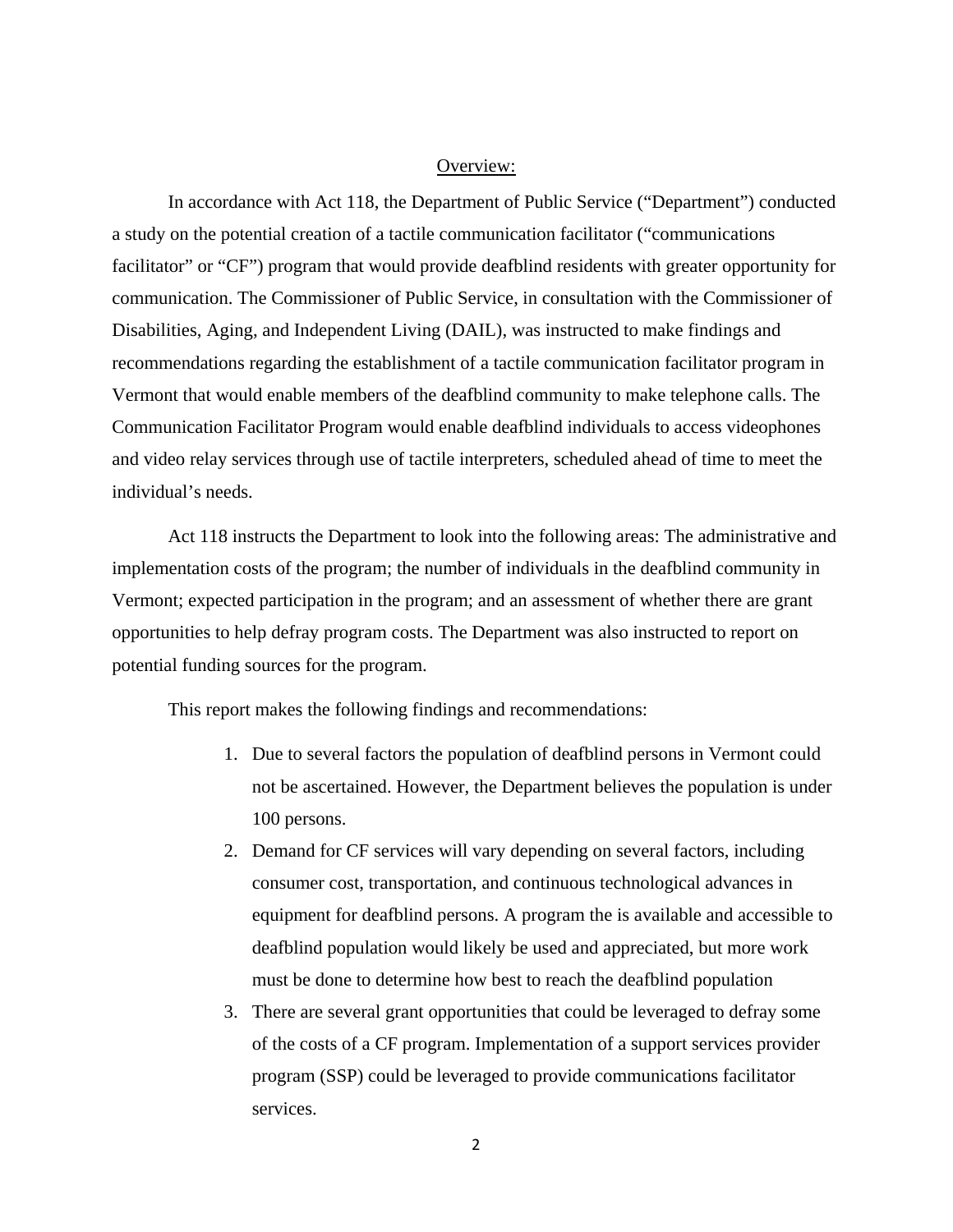- 4. The largest cost associated with a CF program would be the cost of tactile interpreters, who typically charge between \$83 and \$120 per hour. G&A costs would depend on how a program is implemented. \$100,000 could support a limited program.
- 5. A single funding source was not determined. Due to increasing cost pressures and decreasing revenues, the Vermont Universal Service Fund could not likely support the CF program on an ongoing basis without structural changes. the VUSF may be better suited to provide one-time grants as part of a larger state-wide effort to establish a CF or SSP program.

#### Methodology

The Department collected information and data for the purpose of making recommendations for this report. Methodology included publication research, interviews, outreach and other research techniques, and included review of both present and historical information.

Ac 118 directs the Department to work in consultation with the Department of Disabilities, Aging and Independent Living (DAIL), and to solicit input from representatives or members of the deafblind community in Vermont. The Department was also asked to take into consideration similar programs offered in other jurisdictions.

The Department worked with DAIL, members of the deafblind community, Vermont VocRehab, the University of Vermont College of Education and Social Service Center on Disability and Community Inclusion, as well as the Program Director for the Seattle-based DeafBlind Service Center (DBSC). The DBSC of Washington is the first and only agency providing a State-wide CF Program.

Input was sought directly from members of the deafblind community, and the feedback received was included in this report. A public meeting was held on August 27, 2018, in an effort to allow Vermont citizens, stakeholders, resource representatives, the deafblind community, and advocates a chance to provide insight and feedback on the potential creation of such a program. The public meeting was attended by members of the deaf and deafblind communities,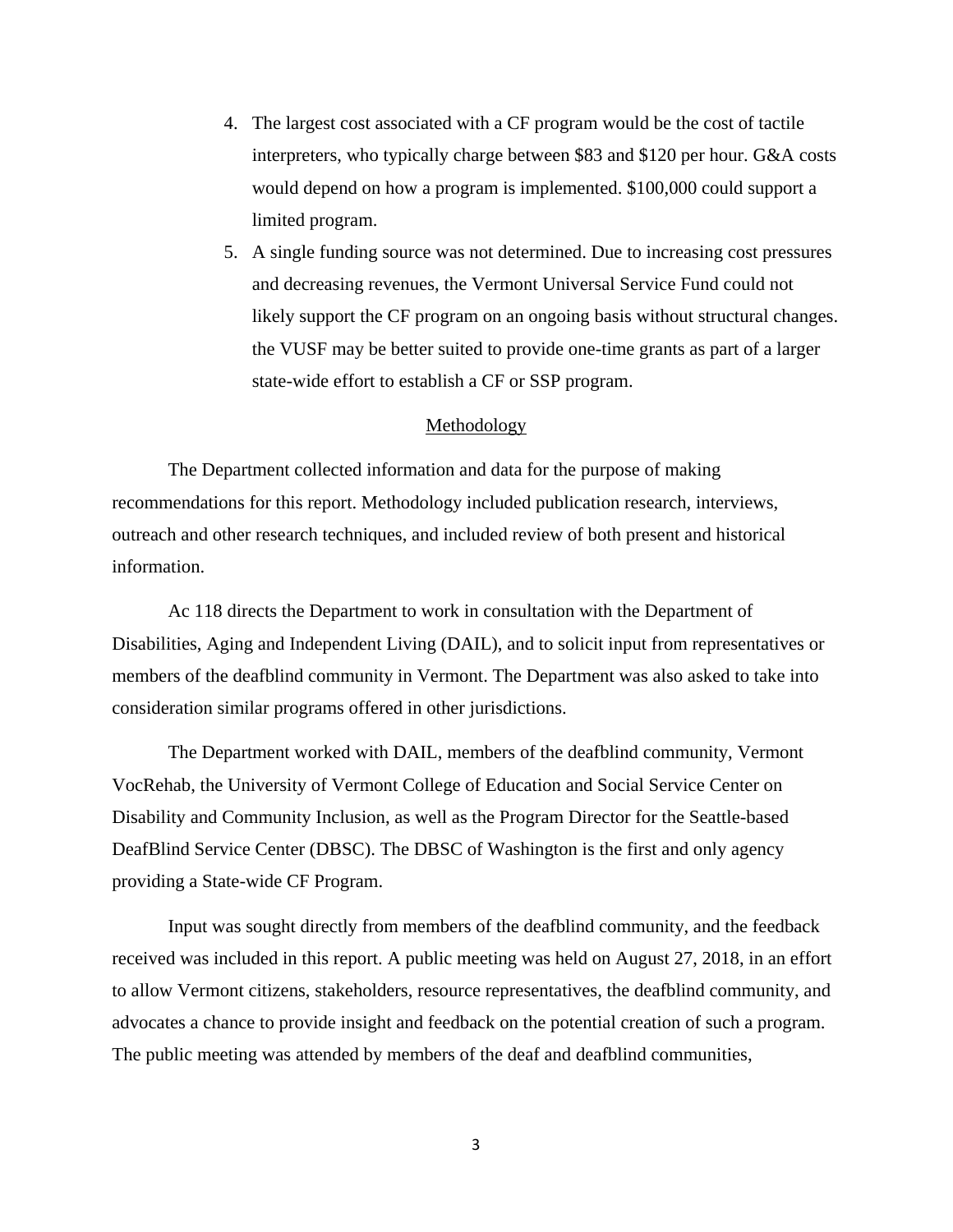representatives from Vermont Center for Independent Living, the Vermont Association for the Blind and Visually Impaired, Vocational Rehab and the Council for the Deaf and deafblind.

## Deafblind Population

Deafblindness is a very low incidence disability, and the Department was unable to determine an exact number of deafblind individuals living within the state. Ascertaining an accurate population figure is difficult in part because state and federal agencies do not capture data specific to deafblind disability. There are also gradations of the condition from persons who are visually impaired to blind and from hard-of-hearing to deaf. Population data is insufficient on a national level as well.

Although it is difficult to capture the complete number of deafblind Vermonters, when the Division for the Blind and Visually Impaired (DBVI) was working with a group to create services a in 2016, it based plans for the program on the  $20 - 25$  known adults statewide who required tactile sign. It's reasonable to add or double this number to include people with less hearing and vision loss, although that is an estimate.

According to the 2017 Child Count, completed the Vermont Department of Aging and Independent Living's Division for the Blind and Visually Impaired, there are thirty-five (35) deafblind youth, defined as those under the age of 21. The Helen Keller National Center has 31 consumers registered as deafblind from the state of Vermont. While there is no definitive count of deafblind persons in Vermont, it is a fair estimate that the deafblind population is under 100.

The lack of available data on deafblind population complicates the question of demand for CF services. Furthermore, demand requires data on accessibility and expected usage. One issue identified during the stakeholder engagement was that of transportation. It is expected that demand for CF services at a fixed location would depend primarily on the ability of deafblind persons to have transportation to the CF facility. Nevertheless, for purposes of establishing a program, the state should consider demand to fall in line with the population. More work will need to be done to ascertain population and demand by region.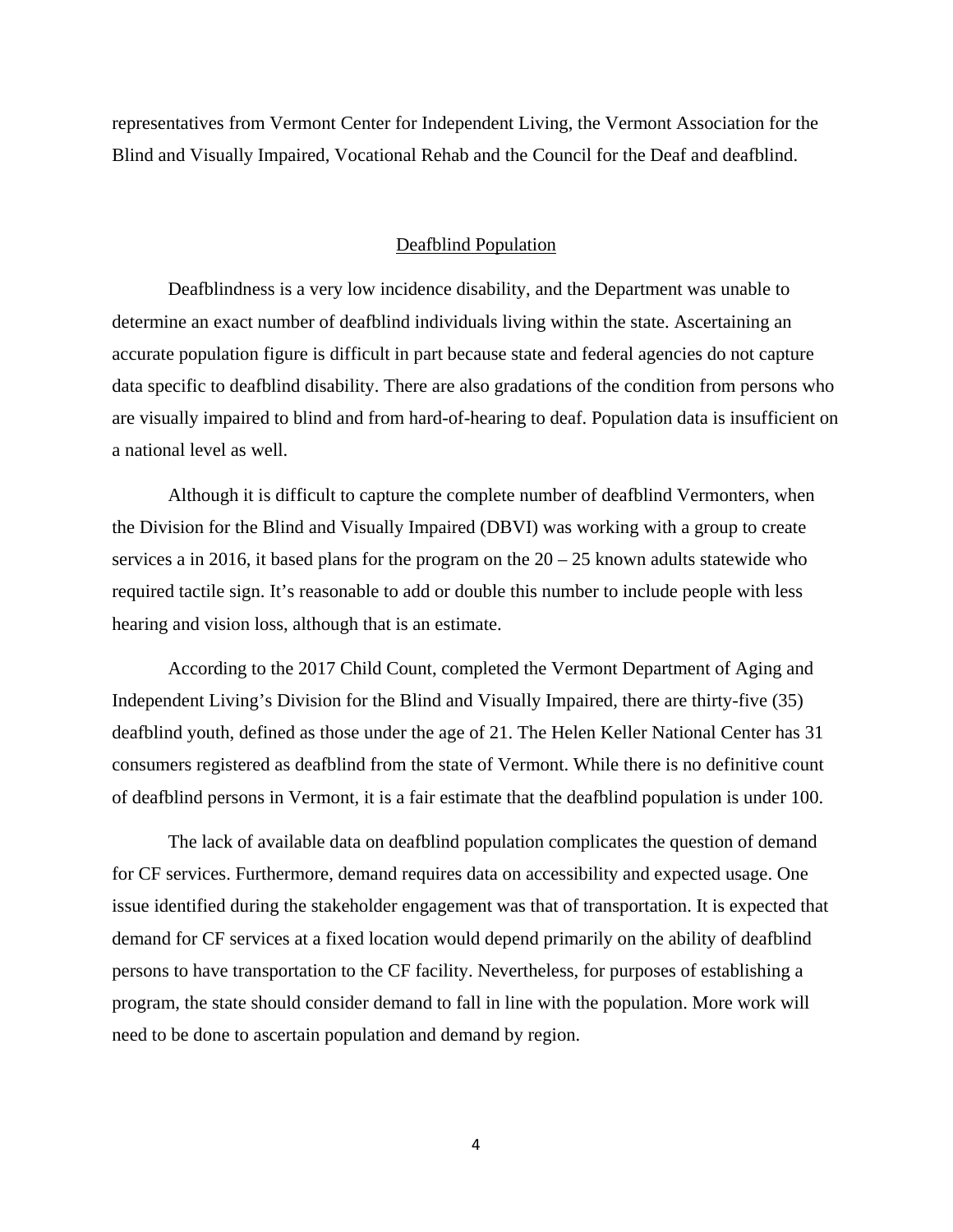#### Communication Facilitators:

A communication facilitator (CF) enables deafblind individuals to access videophones (VP) and video relay services (VRS). The Department contacted the Deafblind Service Center in Washington, the only State to offer a CF program, for input and information. In the Washington CF Program model, once an appointment has been scheduled ahead of time, the CF meets the person who is deafblind at a destination chosen by that person (home or elsewhere) and provides real time interpretation of the phone conversation. The person who is deafblind can communicate in their chosen way (for example, through American Sign Language) and the communication facilitator then relays that message to the other party in the phone conversation. In return, the communication facilitator receives and interprets the spoken message and so the person who is deafblind can receive the message.

Communication Facilitators address some key needs of its user base. By utilizing a CF service, people who are deafblind are able to hold a conversation with other parties over the telephone. This communication may include personal conversations, medical conversations, or any other type of conversation for which a member of the general public would use the telephone. Current technology does not support functionally equivalent access to telecommunications for many people who are deafblind. Braille technology conveys information, but it is not conducive for natural interactions, and is not a practical option for real-time conversations. The back-and-forth of phone conversations happens rapidly and it is difficult for a deafblind person to interpret Braille output quickly and formulate responses. Other technology enlarges visual displays for the deafblind, although it may pose the same problem regarding the speed of natural phone conversations. It is often too rapid for a person who is deafblind to have functionally equivalent access.

## Existing Resources for Deafblind Vermonters

There are several existing programs that offer services to the deafblind community, all of which could play a role in the establishment of a facilitator program. The University of Vermont College of Education and Social Service Center on Disability and Community Inclusion operates the Vermont Sensory Access Project and the Vermont I-Team Early Intervention Project. The Vermont Sensory Access Project (VSAP) is a free, federally funded, statewide resource that is designed to improve the quality of services available to Vermont children and youth with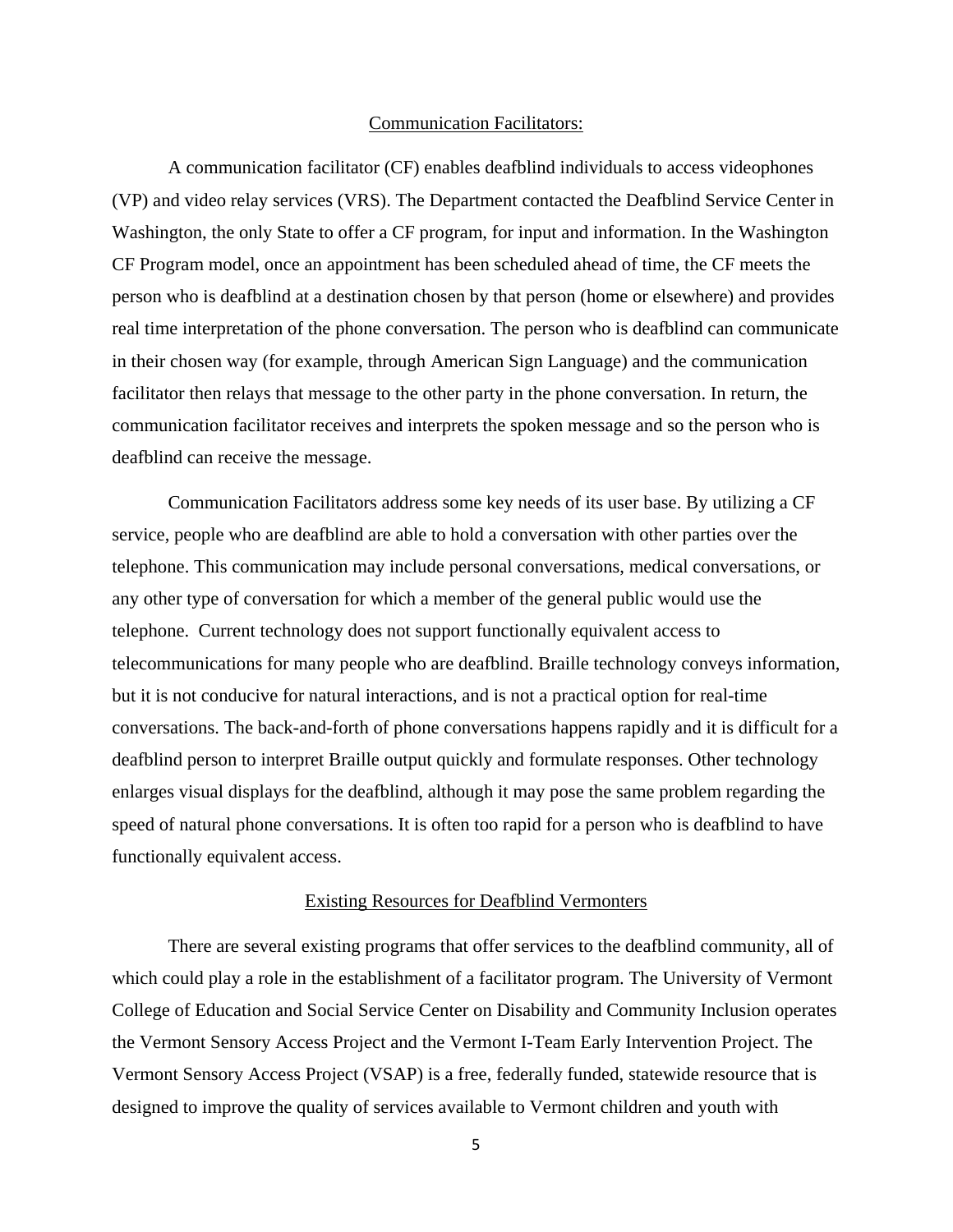combined vision and hearing loss.<sup>1</sup> VSAP provides support through a number of initiatives to families, early intervention providers, teachers, related service providers, school administrators, medical professionals and other community partners. Technical assistance (collaborative consultation) and training can be provided to children and youth with combined vision and hearing loss, birth through 22 years of age in his or her home, school, and community environments. The I-Team EI Project offers technical assistance (consultation) and training supports.<sup>2</sup> Consultants have experience supporting infants and toddlers with complex needs in home, hospital, child care, preschool, and other community settings. The collaborative team includes an Early Childhood Special Educator with expertise in deafblindness, a Speech and Language Pathologist with expertise in Alternative and Augmentative Communication (AAC), a pediatric Occupational Therapist, a pediatric Physical Therapist and three regional Family Resources Consultants.

UVM also offers the Assistive Technology Tryout Center.<sup>3</sup> Assistive Technology is defined in the Assistive Technology Act of 2004 as "Any item, piece of equipment, or product system, whether acquired commercially off the shelf, modified, or customized, that is used to increase, maintain, or improve functional capabilities of individuals with disabilities." Assistive Technology is a term for creative tools and strategies that help people accomplish tasks at home, school, work, and in the community. The Vermont Assistive Technology Program helps put assistive technology in hands of Vermonters who can benefit from its use. The Center on Disability and Community Inclusion supports three assistive technology tryout centers across the state so consumers can sample and borrow equipment before deciding to purchase.

The Department of Disabilities, Aging and Independent Living's Division for the Blind and Visually Impaired offers several programs to the deafblind community.<sup>4</sup> The Vocational Rehabilitation Program provides counseling, case management, and vision rehabilitation services are provided to eligible individuals who are blind and visually impaired. Eligibility is based on the presence of a visual impairment, which affects their ability to obtain or maintain employment. The Independent Living Program provides services to individuals of all ages who

<sup>1</sup> https://www.uvm.edu/cess/cdci/vermont‐sensory‐access‐project‐vsap

<sup>&</sup>lt;sup>2</sup> https://www.uvm.edu/cess/cdci/i-team-early-intervention-project

<sup>3</sup> https://www.uvm.edu/cess/cdci/assistive‐technology‐tryout‐center

<sup>4</sup> *See* https://dbvi.vermont.gov/programs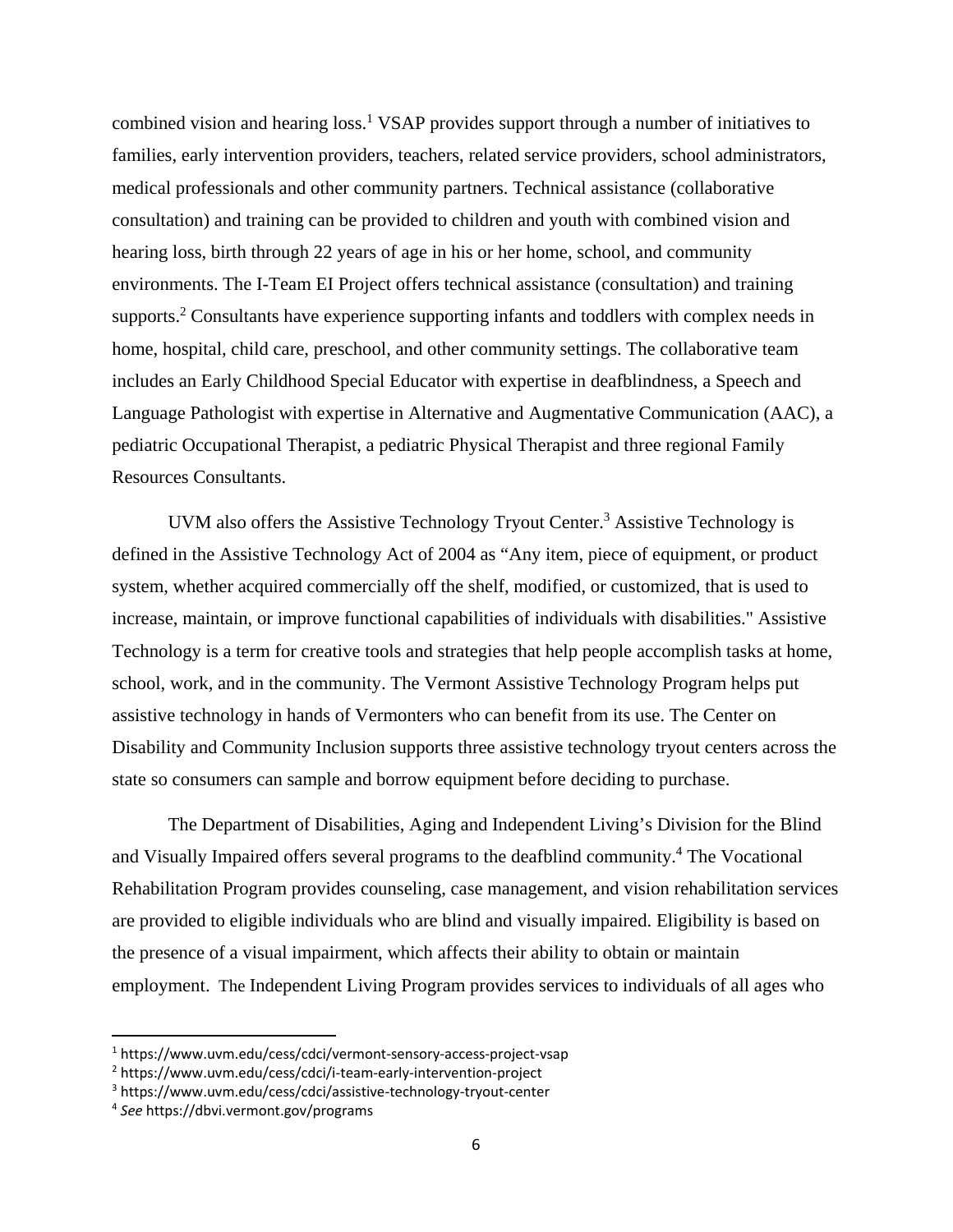are blind or visually impaired and whose primary goal is to remain as independent as possible. Services may include information, referral, advocacy, counseling and skills training in activities of daily living - such as independent travel, cooking, using magnification and self-care. Services are designed to help individuals remain in their homes or supported living situation, participate in community life and prevent developmental and / or social delays in children.

DAIL also administers the Vermont Business Enterprise Program. In 1936 the Randolph-Sheppard Act (20 U.S.C. Section 107 et seq.) established the Randolph-Sheppard Vending Facility Program, more commonly known as the Business Enterprise Program (BEP). In Vermont, the Division for the Blind and Visually Impaired is the state licensing agency. The BEP is a self-employment program. The federal and state laws governing this program require that candidates must be legally blind, a U.S. Citizen, and must complete a training program. Licensed Operators are trained to run one of DBVI's food service facilities as self-employed entrepreneurs, keeping 100% of the profits. Vermont facilities consist of snack bar and vending machine operations, located in federal and state buildings throughout Vermont. Qualified candidates are assigned to facilities as they become available.

The Vermont Association for the Blind and Visually Impaired (VABVI) is a private agency offering training, services, and support to visually impaired Vermonters. Their mission is to enable Vermonters with vision problems, regardless of age and whether blind or visually impaired, to achieve and maintain independence.<sup>5</sup> Services can take place in the comfort of the consumer's home or at a central training site or in a group setting at 11 different locations throughout Vermont. VABVI offers several programs for Adults, such as Orientation and Mobility, where a Certified Orientation and Mobility Specialist (COMS) is trained to help the person learn to travel in their home and community with vision loss. The COMS work to assess needs and make recommendations to help maximize safety at home and when traveling. VABVI assists with transportation needs, with over 200 volunteers who donate their time by driving, reading, shopping, or providing companionship to clients. VABVI offers an Adaptive Equipment and Technology program, helping those experiencing deaf-blindness figure out the best equipment to meet specific needs. Other programs include Peer Assisted Learning and Support (PALS), a group that provides a forum for adult clients to share ideas and feelings in a group

<sup>5</sup> https://www.vabvi.org/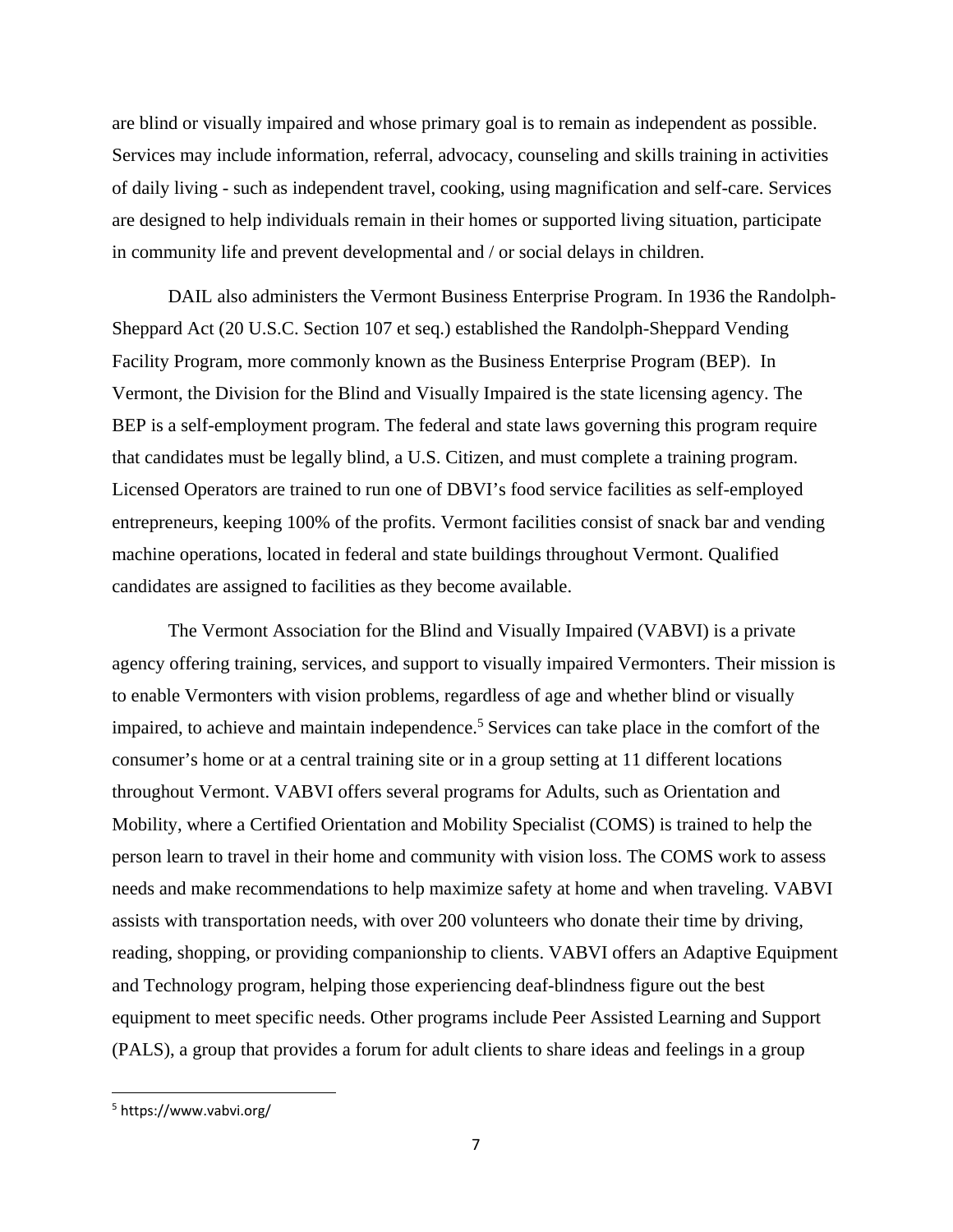setting. At meetings, clients learn about a variety of visually impaired-related topics, new aids and appliances, and receive support and encouragement from others going through similar challenges. Certified Vision Rehabilitation Therapists are also available through VABVI.

VABVI also offers programs for children and youths to address these and other topics: compensatory or functional academic skills (such as braille instruction), orientation and mobility, social interaction skills, independent living skills, assistive technology, and sensory efficiency skills.

 The Department of Public Service is the administrator of the Vermont Telecommunication Relay Service. The Vermont Telecommunications Relay Service is a free service for all Vermonters, connecting deaf, hard-of hearing, deafblind, and speech-disabled individuals with users of regular telephones. Vermont Telecommunications Relay makes communication simple, and is available 24 hours a day, 365 days a year. To make a relay call, an individual simply dials 7-1-1 to connect with the state relay provider. Confidentiality for relay users and Communication Assistants is assured by the Federal Communications Commission. The Vermont Telecommunications Relay Service was established by Vermont Statute 30 V.S.A. § 218a. Under this same statute, a telecommunications equipment grant program was created to assist those with limited ability to use standard telephone equipment.

The Vermont Equipment Distribution Program (VTEDP) was created to provide for the distribution and repair of telecommunications equipment to enable deaf, deafblind, hard-ofhearing, or speech impaired persons to communicate by telephone.<sup>6</sup> To qualify, applicants must provide proof that they have a disability requiring adaptive telephone equipment to use the phone service, and income that is below the federal poverty guidelines for their household size. The VTEDP will purchase up to \$750 of equipment for qualified individuals. In the past five years, the program has provided equipment for two deafblind individuals, according to reports from the director of the program. The vast majority of people served in the VTEDP program experience some degree of hearing loss.

<sup>6</sup> http://www.vcil.org/services/vermont‐equipment‐distribution‐program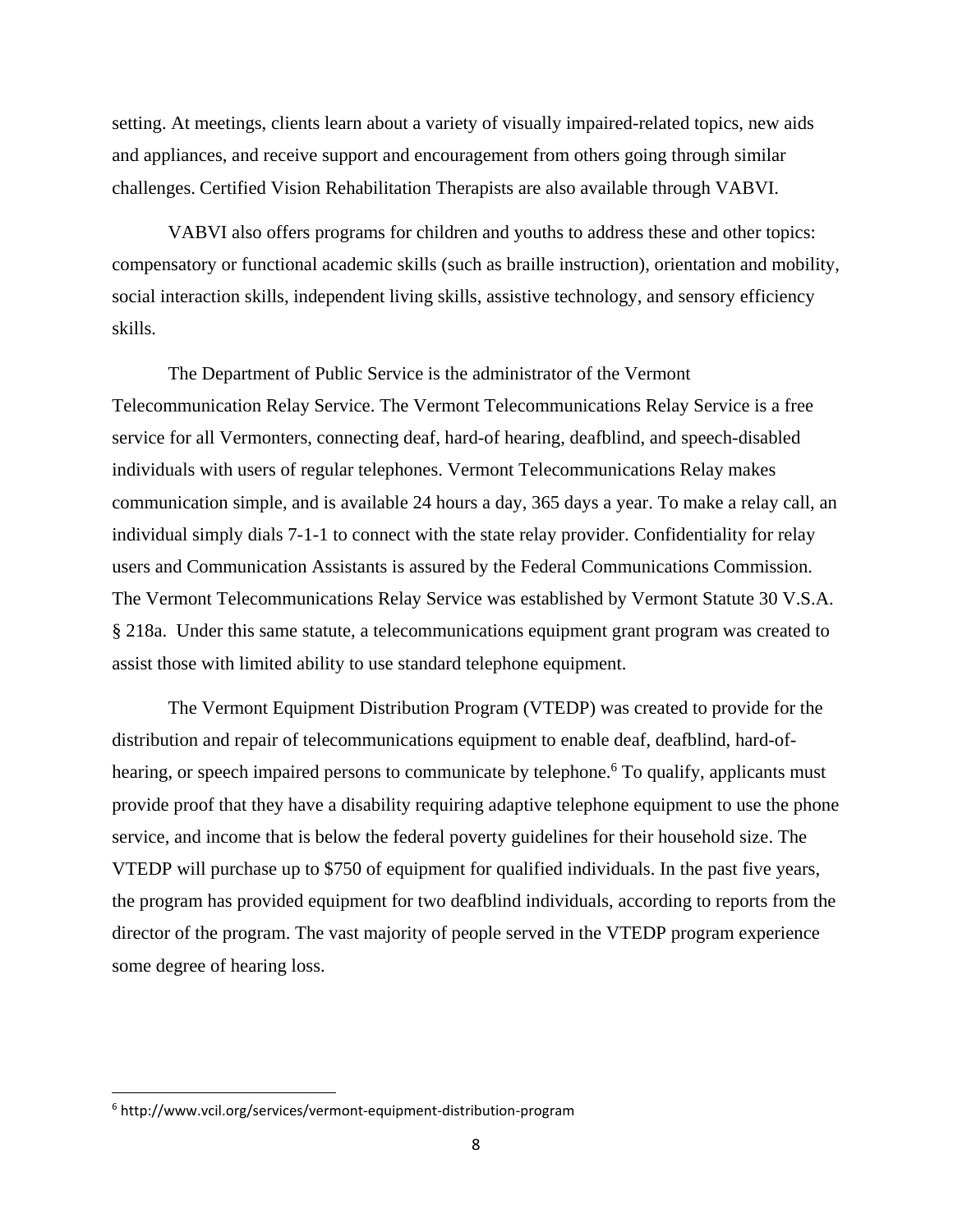There are additional federal programs that may be leveraged to assist with a CF program and should be explored during the design and implementation of a CF program.

- 1. U.S. Department of Education's Office of Special Education Programs (OSEP) :
	- a. Discretionary Grant Opportunities: OSEP provides discretionary grants to state educational agencies, institutions of higher education, and other nonprofit organizations to support technical assistance and dissemination, technology and media services, state personnel development grants, personnel preparation, state data collections, and parent-training and information centers.
	- b. Educational Technology, Media, and Materials For Individuals with Disabilities Grant: Support for accessible technology and educational media and material.<sup>7</sup>
	- c. National Deafblind Equipment Distribution Program (iCanConnect): Run by the FCC, this program provides telecommunications and internet capable devices to recipients with significant hearing and vision loss. Funding through this program also supports technical training, equipment installation, and training services.<sup>8</sup>

# Alternative Programs:

There are other approaches that other states have taken to address this need of the deafblind demographic. The Department found that several states offer a Support Services Provider (SSP) program. An SSP is trained with communication in American Sign Language (ASL) and sighted guide skills, The SSP accompanies a deafblind person, providing visual and environment information. An SSP could also facilitate communication in performance of its duties so as to allow the consumers to make informed decisions. With the provision of SSP services, the deafblind are able to participle fully in activities of daily living.

<sup>7</sup> https://www2.ed.gov/programs/oseptms/applicant.html

<sup>8</sup> https://www2.ed.gov/programs/oseptms/applicant.html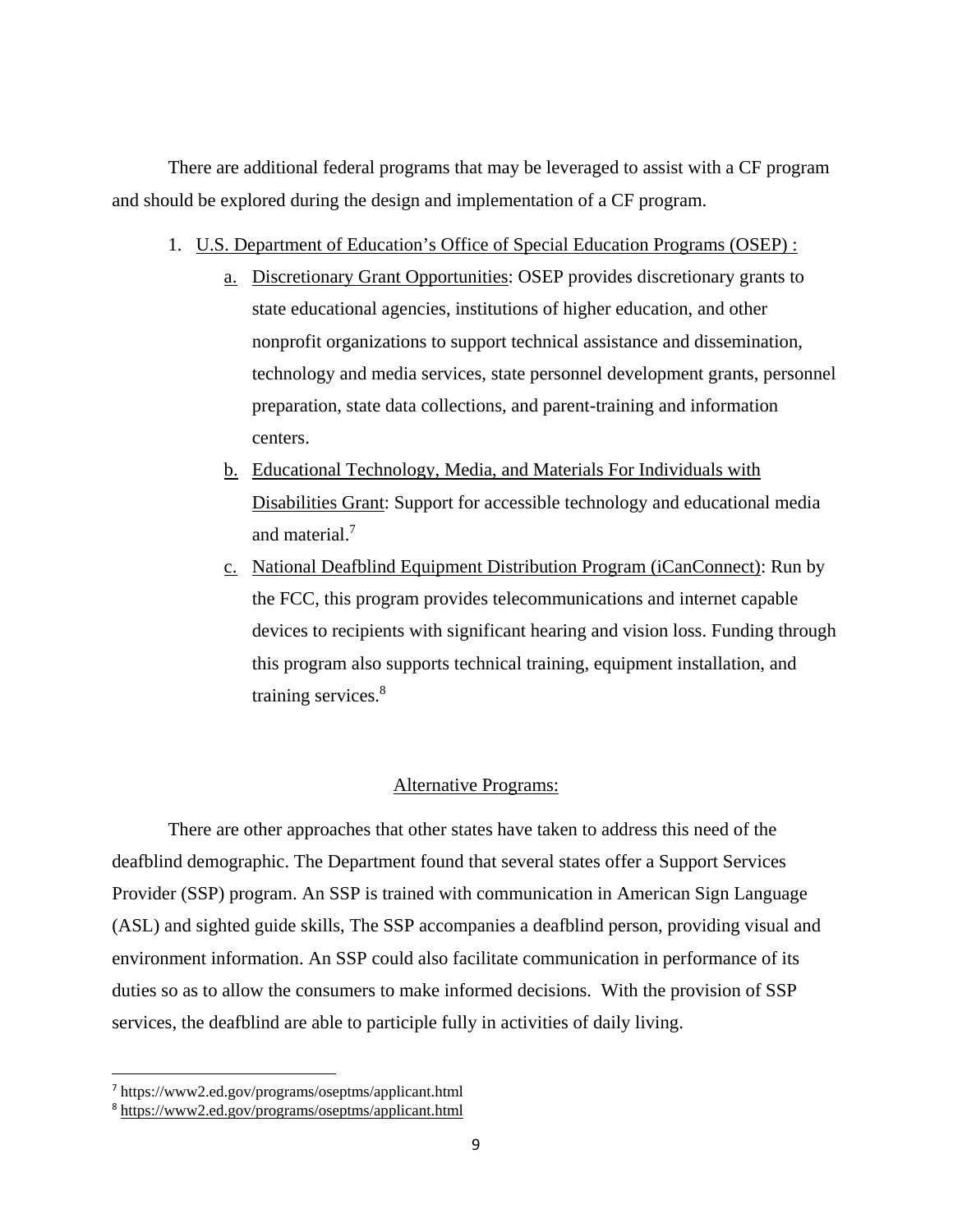In Louisiana, the Affiliated Blind of Louisiana provides SSP service, where an SSP is a volunteer who works one-on-one with a person who is deafblind to facilitate communication. The SSP provides visual and auditory information, and act as a sighted guide for consumerdirected activities in the community.<sup>9</sup> To qualify for the program, a person must be 18 years or older, communicate with American Sign Language (ASL), and must provide documentation of combined hearing and visual loss, or Usher Syndrome.

In New York State, the Helen Keller National Center provides SSP Services. There, the SSP Office recruits and trains providers, and arranges for them to assist students with activities in the communities surrounding HKNC headquarters and throughout the greater Long Island/New York City area. The SSP provides the client with important environmental information and communication support to help accomplish goals and tasks.

According to the Helen Keller National Center, across the United States there are more than 30 SSP programs.<sup>10</sup> Only one of these is a state program, with the others being run by nonprofits, private companies, or agencies and entities associated with the visual/hearing impaired. These programs often provide training to individuals who want to become SSPs. Each program has specific guidelines and expectations for SSPs when working with deafblind people. The program will typically have a specified number of hours a Deafblind person can work with an SSP in a given timeframe. For example, one program may allow Deafblind individuals 16 hours a month of SSP support. One deafblind person may decide to allocate 4 hours weekly to utilize this support. It should be noted that there are many communities without any SSP programs. An option for Vermont could be to create an SSP program.

## Washington State Program:

Washington is the only state in the country offering a full Communication Facilitator program, through the DeafBlind Service Center (DBSC). For FY2013 the annual income and operating budget of DBSC was \$389,498. Funding for DBSC is currently provided by the City of Seattle and through subcontracts with the State of Washington's Office of the Deaf and Hard of Hearing (ODHH). Funding also comes from the state Office of Deaf and Hard of Hearing

<sup>9</sup> http://www.affiliatedblind.org/PageDisplay.asp?p1=6046

<sup>10</sup> https://www.helenkeller.org/hks/personal‐and‐professional‐ssps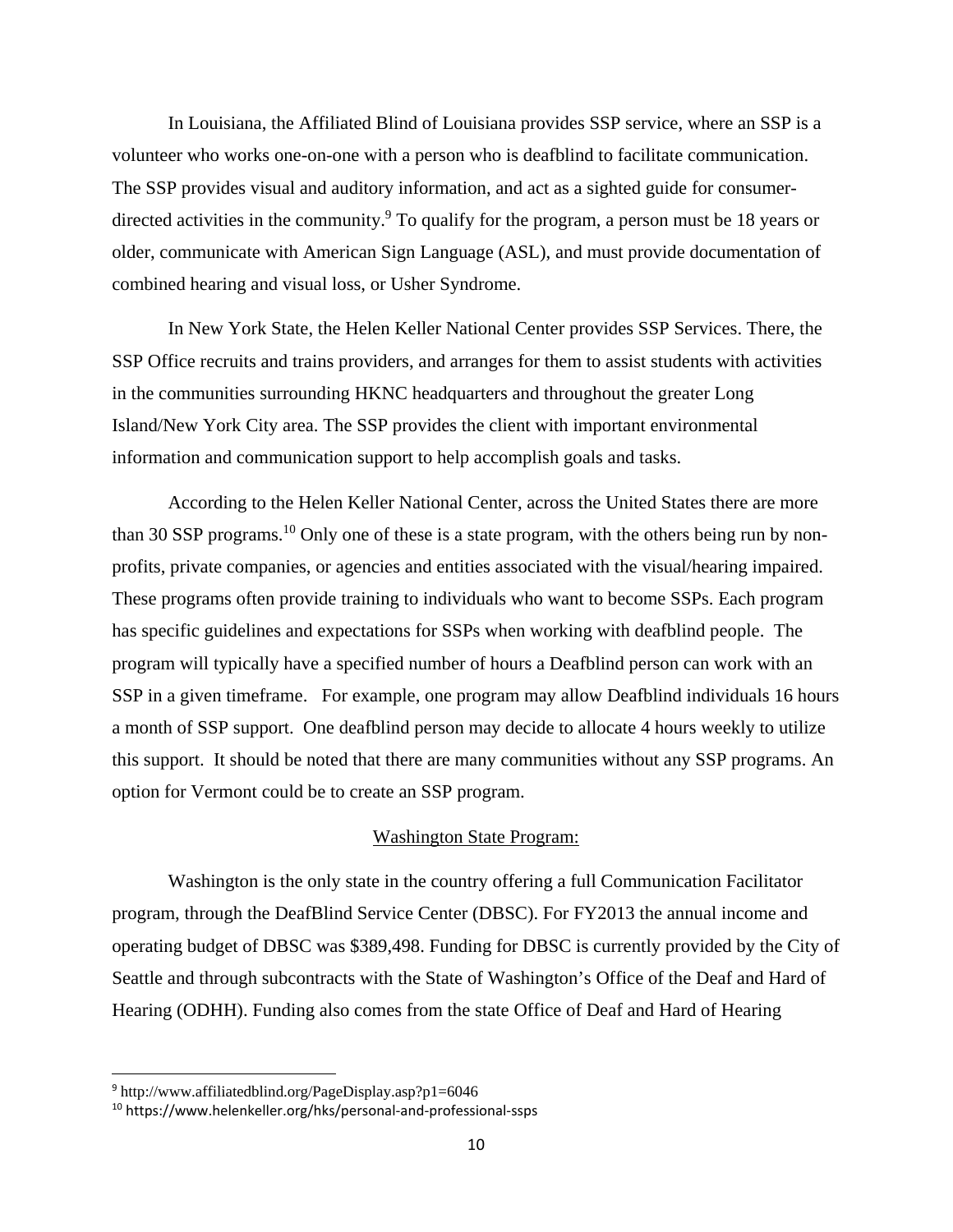(ODHH), private grants, donations, and fees for some services. The DBSC contract with Washington state is based on a price per minute (PPM). DBSC gets paid a flat rate per minute for services rendered. This flat rate pays for administration time, phone lines and connections, and CF services. The state uses telephone taxes from users to pay DBSC for services at a rate of \$1.58 PPM.<sup>11</sup>

The Communication Facilitator program, operated by the DeafBlind Service Center (DBSC), receives requests from persons who are deafblind and matches each request with a facilitator. The requests are made in advance of the date of need, which allows for preplanning. At this time, the service is limited to just a few areas of the state, mostly centered on areas surrounding Seattle with a high density populations that utilize the service.

Residents are required to pay a specially designated tax on their telephone bill, and the funding is disbursed to ODHH. The funding DBSC is allotted pays for program administration, and for CFs (sub-contractors). DBSC pays CFs with their hourly rate and one-way mileage. DBSC sends bill to ODHH using minutes of videophone calls that deafblind consumers made VP calls using with CF.

The Department reached out to DBSC and requested annual program revenue and expenditure information, as well as for information on the number of deafblind individuals receiving services through their CF program. Washington, and especially the greater Seattle area, has a large population of deafblind individuals, as there is an extensive deaf education system located within the city.

## Stakeholder Engagement:

 A Public Meeting was held in August 2018 to engage interested parties in discussion and the envisioning of establishment of a Communication Facilitator Program. The public meeting was attended by members of the deaf and deafblind communities, representatives from Vermont Center for Independent Living, the Vermont Association for the Blind and Visually Impaired, Vocational Rehab and the Council for the Deaf and deafblind.

 $11$  \$94 per hour.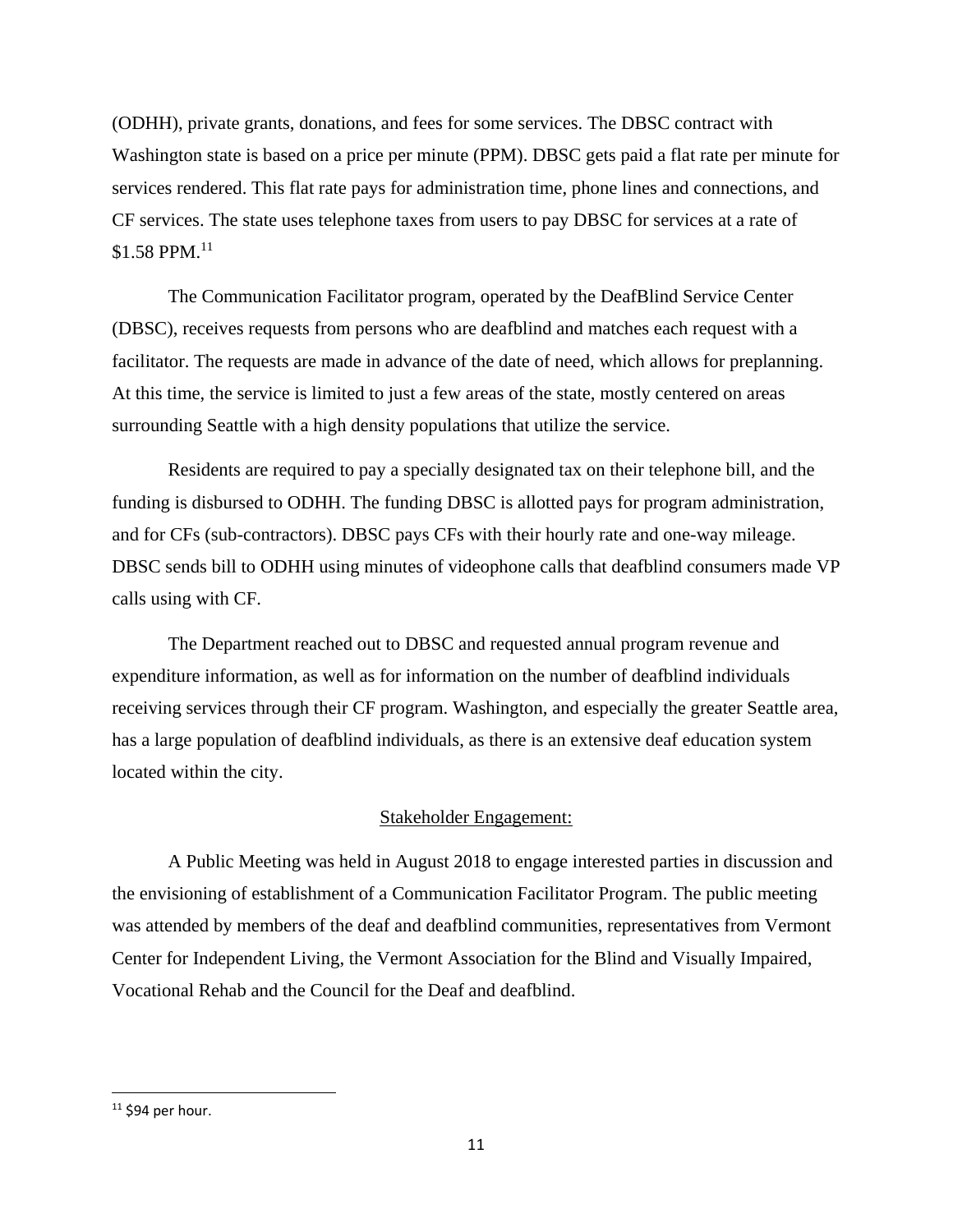The meeting began with a review of the statutory requirements of the CF study, and addressed each task accordingly. This group included representatives from most of the leaders of the deaf and deafblind community programs in Vermont. All were in support of the formation of some type of service to address the needs of the deafblind. As the group discussed the expected participation and assessment of the need in the deafblind community, it was unanimous that the exact number of deafblind individuals in the state is unknown, but that the group numbers are small. Population estimates range from 10 to 25 deafblind adults, in addition to the 30 children under the age of 21 that were captured in a report in the 2017 Child Count, completed the Vermont Department of Aging and Independent Living's Division for the Blind and Visually Impaired. The Vermont Association for the Blind and Visually Impaired serves approximately 13,000 Vermonters, of which 5 or 6 are known to be deafblind. The Vermont Equipment Program reviewed their records for the past five years and found two individuals they have served that identified as deafblind. The population appears to be widespread throughout the state, with no defined areas with higher concentrations of the community.

 The group discussed how the needs of the community could be best met, and what a program for CF might look like. Participants relayed that the deafblind community is isolated due to the rural geography of Vermont, and that there is great need of transportation for the deafblind community. Participants discussed how the lack of transportation and community engagement leads to feelings of loneliness and isolation among the deafblind, which could be alleviated through access to both transportation and to means of communications. The group raised several iterations of what a CF program might look like, including a mobile service in which the interpreters are scheduled ahead of time, and travel to the deafblind person's home to assist with making phone calls, or perhaps having a stationary office where the deafblind community can go to meet with an interpreter to make calls. The group also discussed the Support Service Provider (SSP) which is popular in several other states. This seems to be a good possible fit, because it meets many needs for the deafblind at the same time, as the SSP can assist with making calls, as well as take the deafblind person to appointments, meetings, outings, and to run errands. This SSP model could alleviate the alienation that deafblind Vermonters sometimes encounter.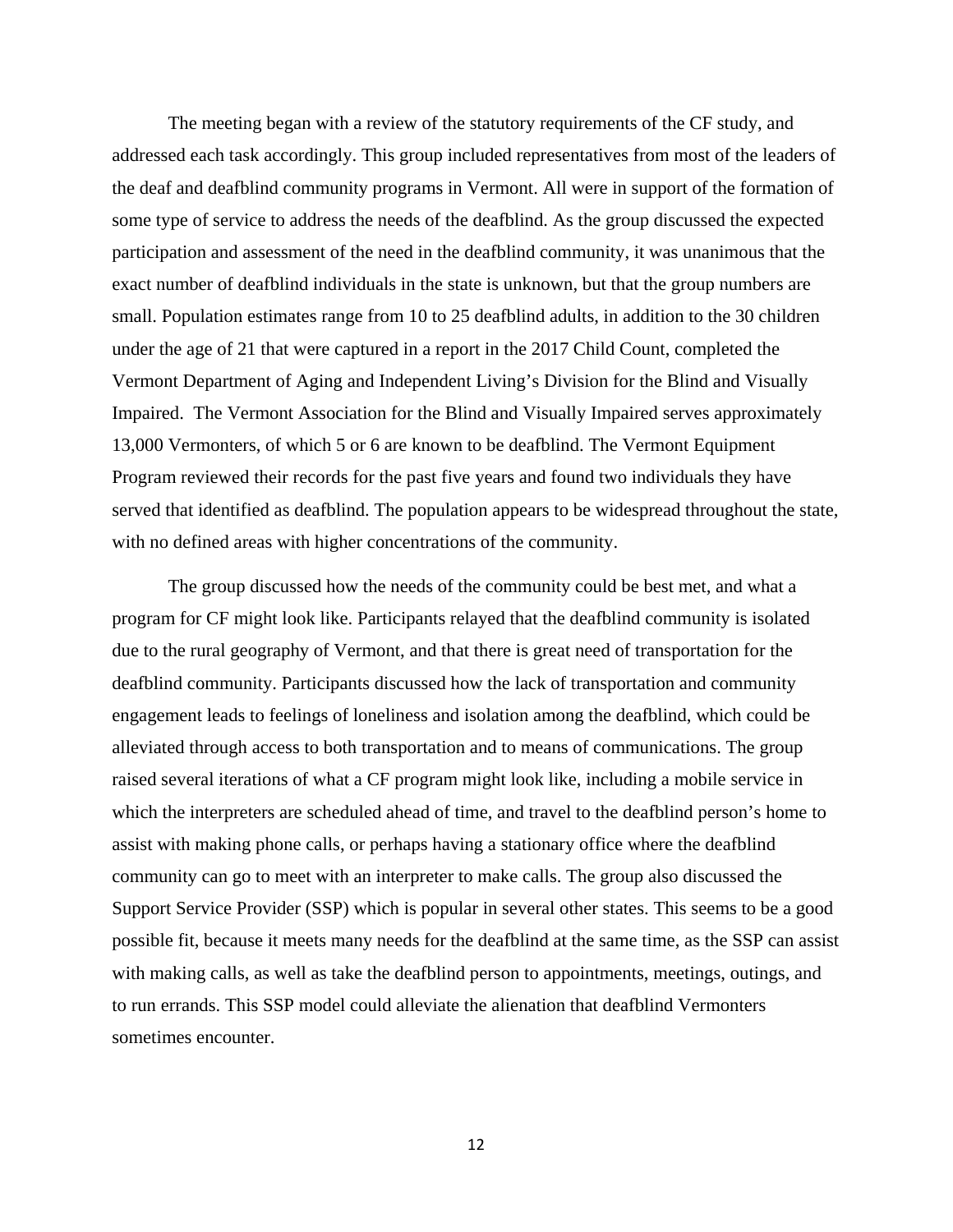Deafblind individuals using a CF program would require tactile interpreters to utilize the service. Another topic of discussion at the public meeting was the current number of tactile interpreters in Vermont. The group estimates that at present there are about twenty tactile interpreters located throughout the state. There is potential need for more interpreters, trained specifically for tactile interpreting. One resident of the deafblind community attending the public meeting discussed that there are computer applications, programs and technologies that are ever changing and allow for greater access to communications for the deafblind, but he also noted that the deafblind community often lacks computer skills and access, rendering these technologies unused.

 When the group at the public meeting discussed which entity might be best suited to house a program, should it be created, the group unanimously agreed that the Vermont Center for Independent Living (VCIL) would be the best fit, as it already houses several deaf and deafblind programs. A funding source would be determined upon the creation of the program, depending on what the program would look like and the services it would include. The consensus was that assistance for deafblind individuals is needed, but the needs extend far beyond the ability to access telecommunications services, to the areas of transportation, companionship and increased access to community involvement.

The Department of Public Service also received written comments from the public regarding the potential creation of a Communication Facilitator program. Rene Pellerin, a member of the Vermont Telecommunication Relay Service Advisory Board, who is deafblind, submitted feedback on the potential creation of a CF program. He states "My vision is to screen and train people in various part of State of Vermont to meet the DeafBlind needs. This will be more affordable idea." He filed separate comments about the potential use of the SSP model in which he stated that "we had SSP service ready to contract Vermont Center for the Deaf and Hard of Hearing from VTrans…." The proposed cost of that program was 100,000 with 50,000 coming from the Agency of Transportation, but VCDH shut down and the program was never implemented, according to Mr. Pellerin.

## Cost Factors:

A cost analysis can be broken down into two models. In the first model, a CF appointment could be scheduled ahead of time, and the CF could travel to a predetermined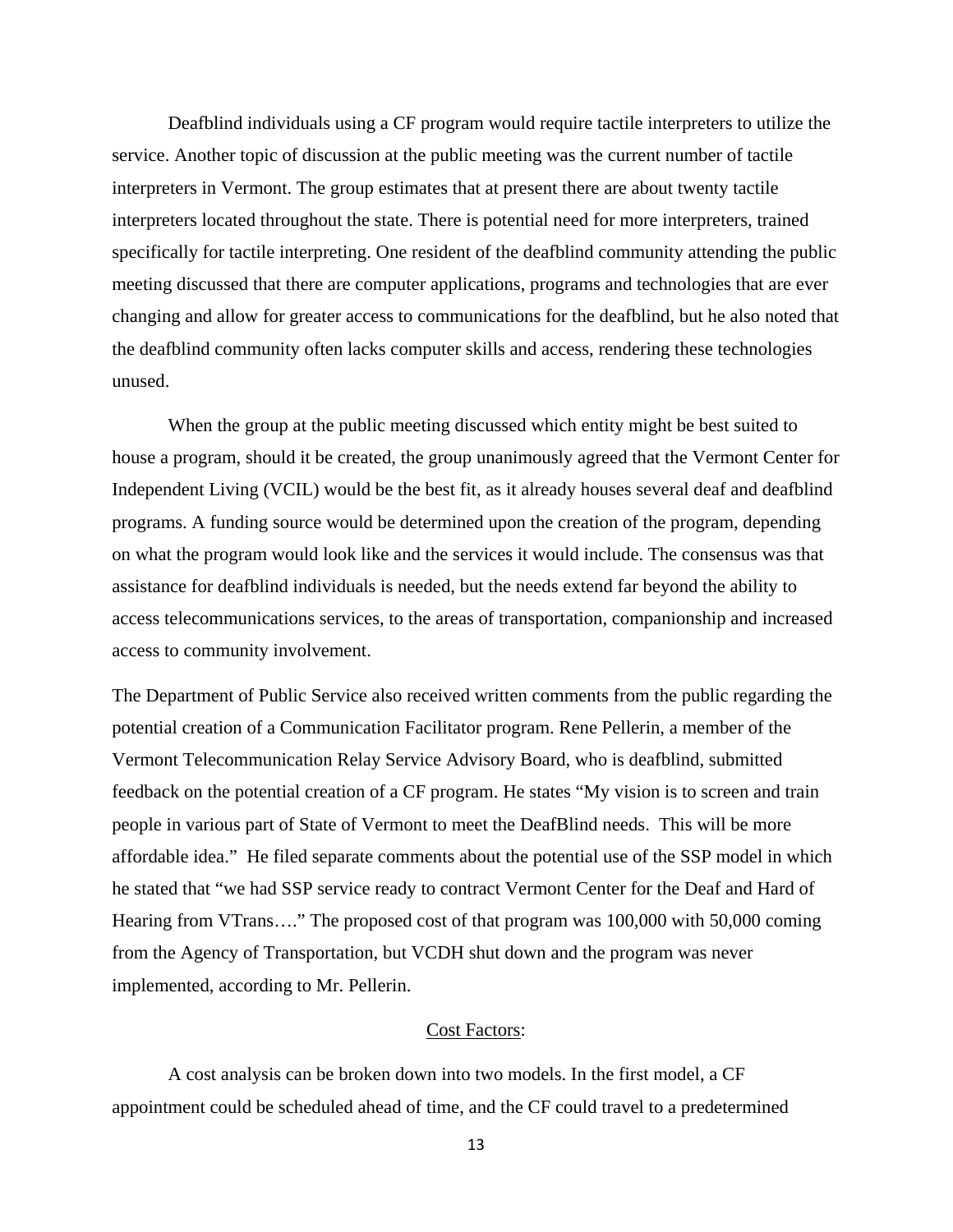location (a home or public location) to conduct business. In the second model, a stationary office could be created and the CF appointments could be held there. The second model requires a higher overhead cost, including rental space and equipment, and would also necessitate the consumer making travel arrangements.

The Department of Public Service currently contracts with several tactile interpreters for each Telecommunication Relay Service Advisory Board Meeting, on which one board member is deafblind. The tactile interpreters charge between \$50.00 and \$120.00 per hour (most with a two-hour minimum), plus travel and mileage costs. At least one interpreter requires a minimum base rate of \$96 for two hours, in addition to mileage and travel time charges. Depending on the needs of an individual, each CF appointment could require two or more interpreters.

The Department estimates that the program could fund between 41-100 hours of communication time per \$10,000, exclusive of G&A costs. This cost assumes two the use of two interpreters. G&A costs can vary significantly depending on the type of program, but a budget of \$10,000 could provide a starting place for overhead. A \$100,000 program could fund about 369- 900 hours of communications facilitation at the prevailing rates for tactile interpreters. The services could be increased with addition of charges to consumers who use the program. Equipment and TRS services would be covered by existing VUSF programs, and there is potential to defray some of the costs with other federal and state grant opportunities.

#### Universal Service Fund

 During the course of the stakeholder process, it was recommended that part or all of the funding for a CF program come from the Vermont Universal Service Fund (VUSF).

 Currently, the VUSF supports the Telecommunications Relay Service, Lifeline, and Enhanced 9-1-1. Any remaining funds are applied to the Connectivity Fund, which supports programs designed to increase access to broadband internet services. The Department has exercised authority over the fund since 2015. The Department is responsible for selecting a fiscal agent which serves on behalf of the state of Vermont. The current fiscal agent is Solix, Inc.

 Revenues to support VUSF programs are raised through a 2% fee on retail telecommunications services within Vermont. Assessments in Fiscal Year 2018 ("FY2018") totaled \$5.8M. Assessments for FY2017 and 2016 were \$6.2M and \$6.5M respectively. This